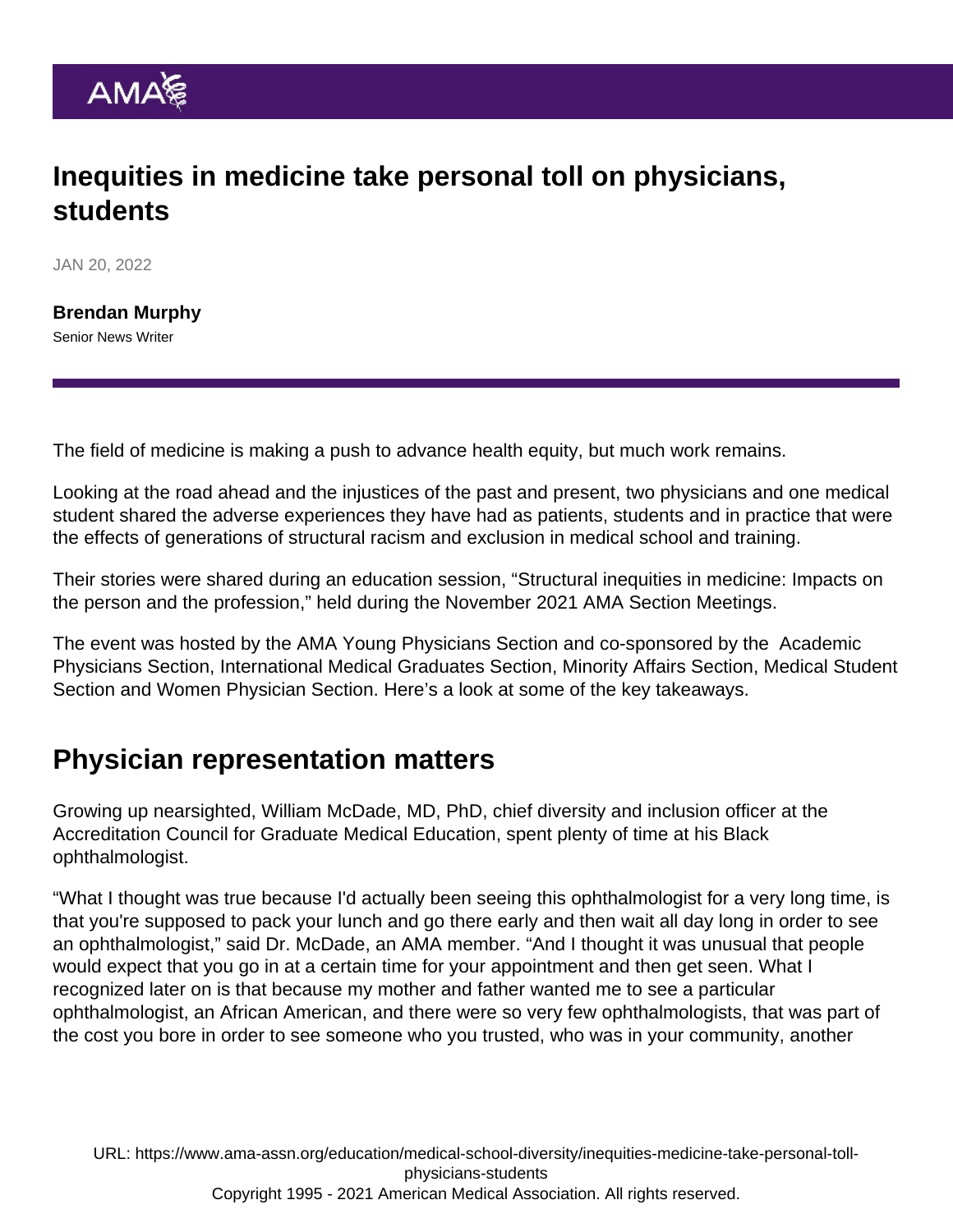community in order for your eyecare."

That is still likely the case for many children in similar circumstances. Because of a lack of any significant changes in the number of Black physicians in the work force.

"The reason that health disparities in part don't get better is because we don't have a workforce that's really committed to working in those underserved areas, and taking care of those disadvantaged populations," Dr. McDade said. Learn [why physician diversity matters, and how GME programs can](https://www.ama-assn.org/education/medical-school-diversity/why-physician-diversity-matters-and-how-gme-programs-can-boost) [boost it.](https://www.ama-assn.org/education/medical-school-diversity/why-physician-diversity-matters-and-how-gme-programs-can-boost)

#### Arbitrary exclusion

International medical graduates have a lower rate of matching with residency programs than graduate of U.S. medical schools. Having cleared that hurdle, [Ricardo Correa, MD](https://www.ama-assn.org/about/leadership/qa-latinx-endocrinologist-works-make-medicine-more-diverse), EdD, thought he could pursue his passion for research after residency.

"So, my dream to come to the U.S. was because I wanted to do more research, and to translate that you have to have a grant application and something to continue in the physician-scientist pathway," said Dr. Correa, program director of the Endocrinology, Diabetes and Metabolism Fellowship and the director of Diversity for Graduate Medical Education at the University of Arizona College of Medicine-Phoenix. "But it was a very limited opportunity that I got when I graduated from fellowship to apply for this grant. And later on I realized that really these grants—the majority of them, except one from the NIH [National Institutes of Health]—is for permanent residents or citizens."

## Assumptions exist all over

Physicians are told never to make assumptions with patients. Davy Ryan, MSc, MPH, a medical student at the University of Rochester School of Medicine and Dentistry in New York, encountered many assumptions during the application process. In spite of that, Ryan persisted to a successful career as a medical student.

"I'm first generation in America and Latinx as well, I didn't have a set network in medicine to learn how to work through this process," said Ryan. "And as a minority applicant, a lot of my advisers really weren't very convinced that I would get in into medical school in the first place—given the statistics of who gets in, given that my application is very focused, my history before medical school, my career was very focused on being LGBT, on being disabled and doing advocacy for those communities. I had a lot of people ask me, 'Well, how is that going to appeal to medical schools?'"

URL: [https://www.ama-assn.org/education/medical-school-diversity/inequities-medicine-take-personal-toll](https://www.ama-assn.org/education/medical-school-diversity/inequities-medicine-take-personal-toll-physicians-students)[physicians-students](https://www.ama-assn.org/education/medical-school-diversity/inequities-medicine-take-personal-toll-physicians-students) Copyright 1995 - 2021 American Medical Association. All rights reserved.